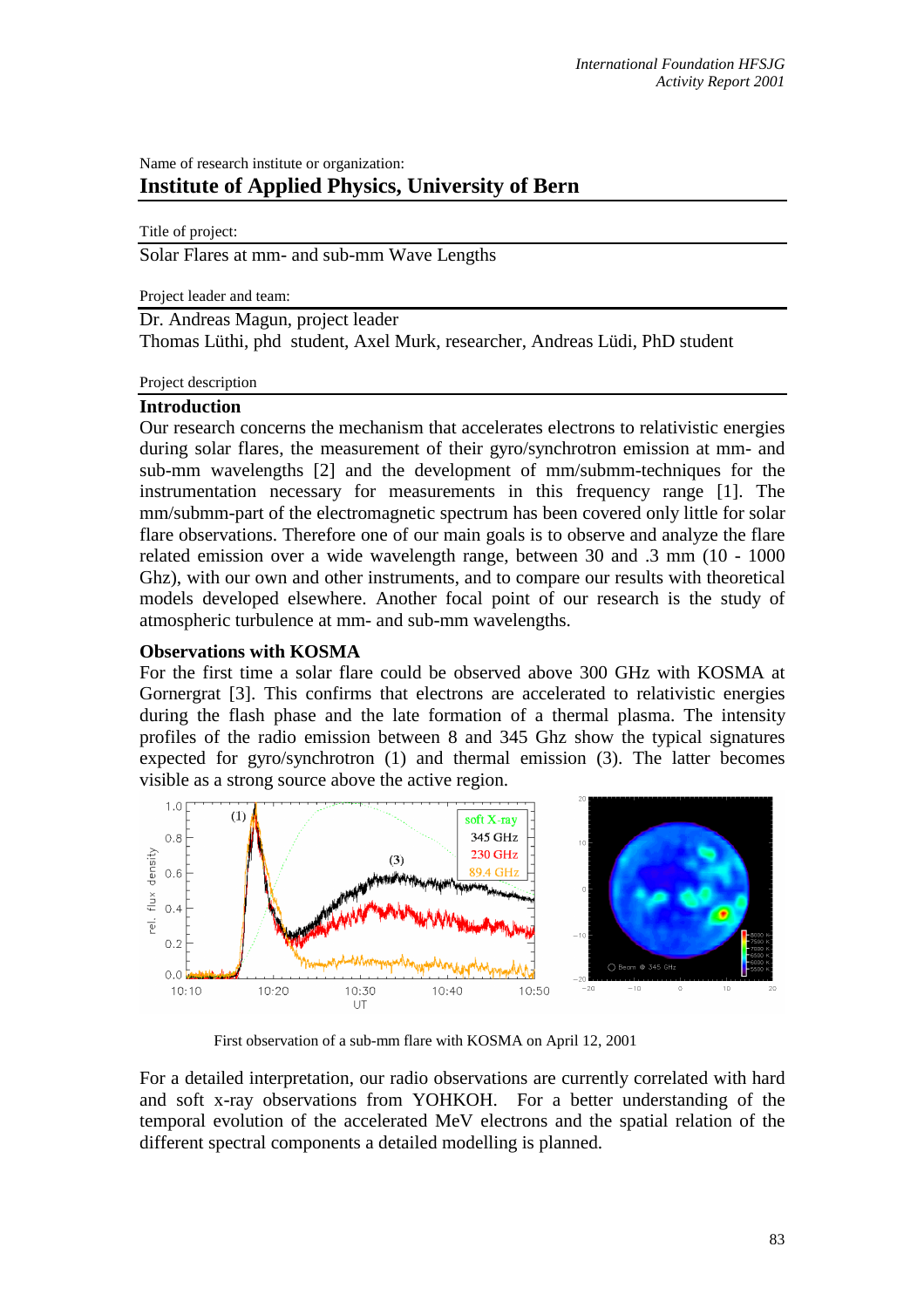An effort has also been made to measure with KOSMA the elusive mm/sub-mm solar recombination lines for which only theoretical calculations exist. So far, no lines could be detected.

Due to the excellent atmospheric (low water vapour content) conditions at Gornergrat and the excellent infrastructure of KOSMA further observations of flares and recombination lines are planned during next summer, when the telescope can not be used for non-solar work. The new 400 and 800 Ghz receivers of KOSMA will give us a unique opportunity to extend solar observations to even higher frequencies.

## **Atmospheric Turbulence**

For the investigation of radio propagation in a turbulent atmosphere effects of anisotropy were taken into account and our theoretical results compared with angle of arrival measurements (with sub-arcsecond and milli second resolution) carried out in Switzerland and Argentina. From their time spectra outer scale lengths L0 in vertical and horizontal directions could be simultaneously determined. Our measurements demonstrate that their values vary between a few and approximately 100 m, and that scale length anisotropy strongly depends on meteorological conditions and location. In a stable atmosphere the horizontal scale length can even be 2 orders of magnitude larger than in vertical direction whereas under unstable conditions the vertical scale length dominates [4].

Key words

sun flare radio mm sub-mm radio observation

Collaborating partners/networks:

data exchange and collaboration with several institutions

Scientific publications and public outreach 2001:

[1] A. Murk, A. Magun, N. Kämpfer et al., "Characterisation of various quasii-optical Components for the Submillimeter Limb-Sounder SMILES",12th Int. Symp. On Space Terahertz Technology, San Diego, USA, 2001.

[2] C.G. Castro, J.P. Raulin, C.H. Mandrini, P. Kaufmann and A. Magun, "Multiresolution wavelet analysis of high time resolution millimeter wave observations of solar bursts", Astron. & Astrophys., 366, 317-325, 2001.

[3] Th. Lüthi, M. Miller, A. Magun and A. Murk, "First observations of a solar x-class flare in the submillimeter range with KOSMA", CESRA Workshop on Particle Acceleration in the Solar Corona, 2-6 July, Ringberg Castle, Germany, 2001.

[4] A. Luedi and A. Magun, "Near Horizontal Line-of-Sight mm-Wave Propagation Measurements for the Determination of Outer Length Scales and Anisotropy of Turbulent Refractive-Index Fluctuations in the lower Troposphere", accepted for publication in Radio Science.